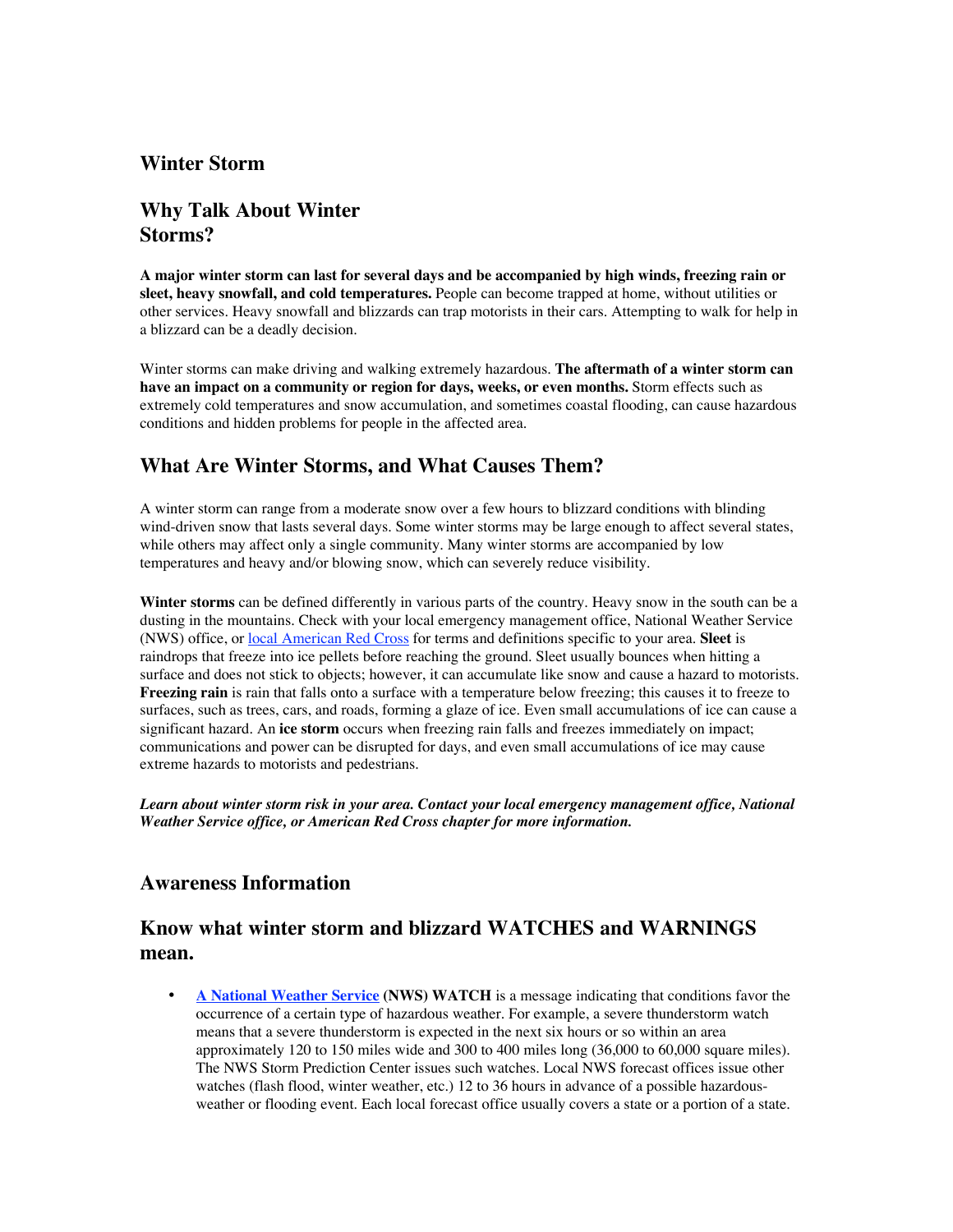**An NWS WARNING** indicates that a hazardous event is occurring or is imminent in about 30 minutes to an hour. Local NWS forecast offices issue warnings on a county-by-county basis. **A winter storm WATCH** means a winter storm is possible in your area.

**A winter storm WARNING** means a winter storm is occurring, or will soon occur, in your area. **A blizzard WARNING** means sustained winds or frequent gusts to 35 miles per hour or greater and considerable falling or blowing snow (reducing visibility to less than a quarter mile) are expected to prevail for a period of three hours or longer.

#### **Winter storms are considered deceptive killers because most deaths are indirectly related to the storm.**

**The leading cause of death during winter storms is from automobile or other transportation accidents**. Exhaustion and heart attacks caused by overexertion are the two most likely causes of winter storm-related deaths. **Elderly people account for the largest percentage of hypothermia victims.** Many older Americans literally "freeze to death" in their own homes after being exposed to dangerously cold indoor temperatures, **or are asphyxiated because of improper use of fuels such as charcoal briquettes, which produce carbon monoxide.**

**House fires occur more frequently in the winter** due to lack of proper safety precautions when using alternate heating sources **(unattended fires, disposal of ashes too soon, improperly placed space heaters, etc.)**. Fire during winter storms presents a great danger because water supplies may freeze and it may be difficult for firefighting equipment to get to the fire. !

### **Plan for a Winter Storm**

**Develop a Family Disaster Plan.** Please see the "Family Disaster Plan" section for general family planning information. Develop a winter storm-specific plan. **Learn about your area's winter storm risk.** Different areas have different risks associated with winter storms. Contact your local Red Cross chapter, emergency management office, or local National Weather Service office about your area's winter storm risk.

#### **If you are at risk from winter storms:**

**Understand the hazards of wind chill, which combines the cooling effect of wind and cold temperatures on exposed skin.** As the wind increases, heat is carried away from a person's body at an accelerated rate, driving down the body temperature. "Wind chill" is a calculation of how cold it feels when the effects of wind speed and temperature are combined. A strong wind combined with a temperature of just below freezing can have the same effect as a still air temperature about 35 degrees colder.

**Service snow removal equipment before winter storm season.** Equipment should be available for use if needed. Maintain it in good working order.

**Keep your car's gas tank full for emergency use and to keep the fuel line from freezing. Get training.** Take an American Red Cross first aid course to learn how to treat exposure to the cold, frostbite, and hypothermia.

**Discuss with your family what to do if a winter storm WATCH or WARNING is issued.** Designate one household member as the winter storm preparedness leader. Have him or her discuss what to do if a winter storm watch or warning is issued. Have another household member state what he or she would do if caught outside or in a vehicle during a winter storm. Everyone should know what to do in case all family members are not together. Discussing winter storms ahead of time helps reduce fear and lets everyone know how to respond during a winter storm.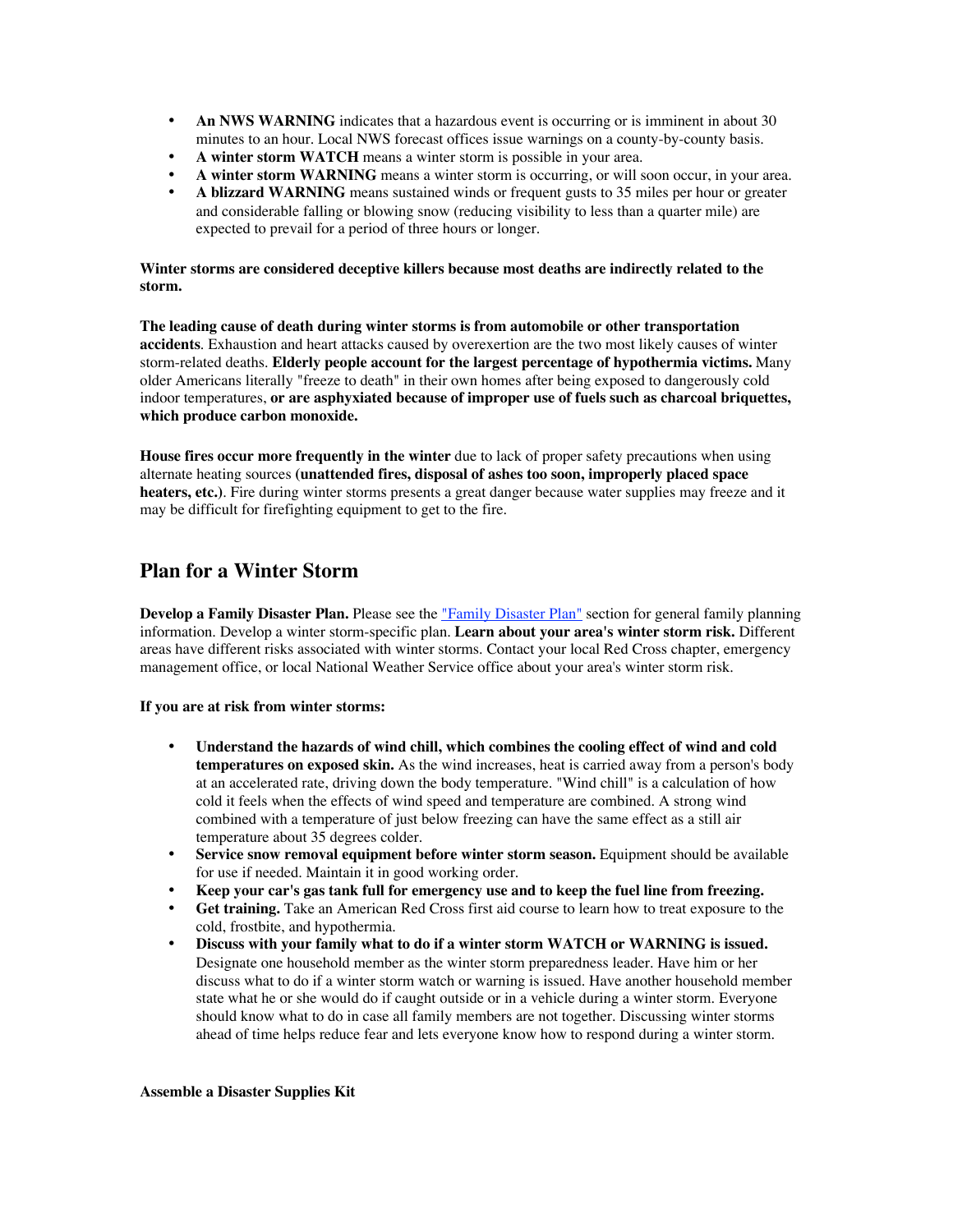Please see the section "Disaster Supplies Kit" for general supplies kit information. Winter Storm**specific supplies should include the following:**

**A warm coat, gloves or mittens, hat and water-resistant boots for each member of the family.**

**Extra blankets and warm clothing.**

**Nonclumping kitty litter. Kitty litter will generate temporary traction. Rock salt will melt ice on walkways but can damage vegetation and concrete. Other, less damaging, ice melting products are available from building supply stores. Disaster Suplies Kit basics.**

### **What to Tell Children**

**The best way to stay safe in a snowstorm is to stay inside.** Long periods of exposure to severe cold increases the risk of frostbite or hypothermia. Also, it is easy to become disoriented in blowing snow.

**If you go outside to play after a snowstorm, dress in many layers and wear a hat and mittens.** Many layers of thin clothing are warmer than single layers of thick clothing. One of the best ways to stay warm is to wear a hat; most body heat is lost through the top of the head. Keep hands and feet warm too. Mittens are warmer than gloves. Covering the mouth with a scarf protects lungs from extremely cold air.

**Come inside often for warm-up breaks.** Long periods of exposure severe cold increases the risk of frostbite or hypothermia.

**If you start to shiver a lot or get very tired, or if your nose, fingers, toes, or earlobes start to feel numb or turn very pale, come inside right away and tell an adult.** These are signs of hypothermia and frostbite. If you experience these symptoms, you will need immediate attention to prevent further risk.

### **How to Protect Your Property**

**Make sure your home is properly insulated. If necessary, insulate walls and attic.** This will help you to conserve electricity and reduce your home's power demands for heat. Caulk and weather-strip doors and windowsills to keep cold air out, allowing the inside temperature to stay warmer longer.

**Install storm windows or cover windows with plastic from the inside.** This will provide an extra layer of insulation, keeping more cold air out.

#### **To keep pipes from freezing:**

- o Wrap pipes in insulation or layers of old newspapers.
- o Cover the newspapers with plastic to keep out moisture.
- o Let faucets drip a little to avoid freezing.
- o Know how to shut off water valves.

**If the pipes freeze, remove any insulation or layers of newspapers and wrap pipes in rags. Completely open all faucets and pour hot water over the pipes, starting where they were most exposed to the cold (or where the cold was most likely to penetrate).** A hand-held hair dryer, used with caution to prevent overheating, also works well.

**Consider storing sufficient heating fuel.** Regular fuel sources may be cut off. Be cautious of fire hazards when storing any type of fuel.

Before winter, be sure you **install and check smoke alarms.**

**Consider keeping safe emergency heating equipment:**

- o Fireplace with ample supply of wood.
- o Small, well-vented wood, coal, or camp stove with fuel.
- o Portable space heater or kerosene heater. **Check with your local fire department on the legality of using kerosene heaters in your community.** Use only the correct fuel for your unit and follow the manufacturer's instructions. Refuel outdoors only, and only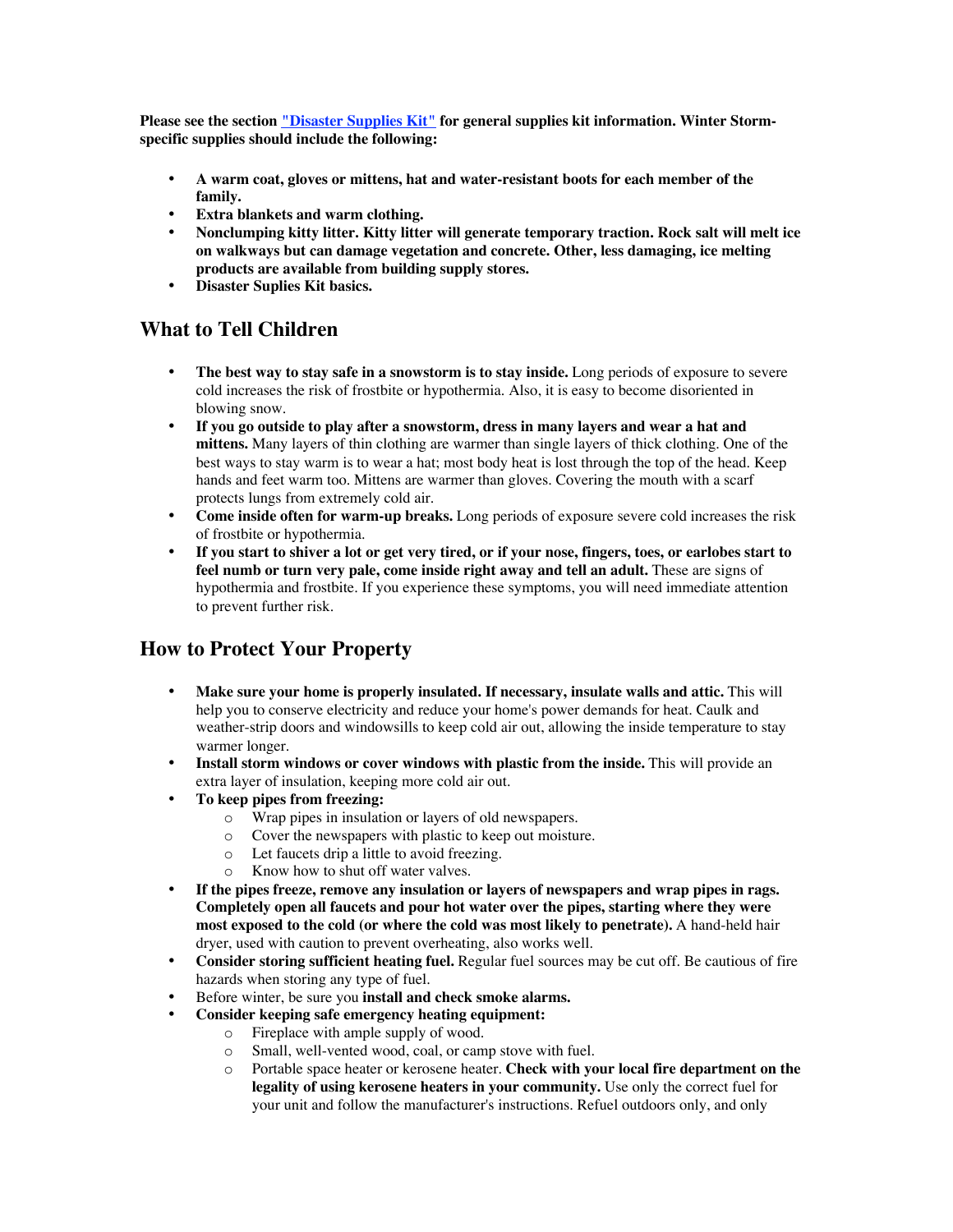when cool. **Keep your kerosene heater at least three feet away from furniture and other flammable objects.**

When using alternative heat from a fireplace, wood stove, space heater, etc., **use fire safeguards and ventilate properly.** Fire hazard is greatly increased in the winter because alternate heating sources are used without following proper safety precautions.

**Install snow fences in rural areas to reduce drifting in roads and paths, which could block access to homes, barns, and animals' feed and water.**

**If you live in a flood-prone area, consider purchasing flood insurance to cover possible flood damage that may occur during the spring thaw.** Homeowners' policies do not cover damage from floods. Ask your insurance agent about the National Flood Insurance Program if you are at risk.

### **Media and Community Ideas**

**Sponsor a "Winter Weather Awareness Day" or week just before winter storm season.** This is a good way to get emergency management officials and local Red Cross representatives involved.

**Publish a special section in your local newspaper with emergency information about winter storms.** Place special emphasis on what people should do if they are caught out in the open or in a vehicle.

**Inform your community about the different National Weather Service announcements**  winter storm watch, winter storm warning, ice storm warning, heavy snow warning, blizzard warning, severe blizzard warning, and high wind warning.

**Conduct a series of presentations at the beginning of the winter storm season.** Include information on alternative heat sources and home insulation.

**Interview local physicians about the dangers of hypothermia and other winter health conditions.** Include discussions of exhaustion and heart attacks caused by overexertion.

**Advise people of the dangers of winter driving**, and warn them driving in winter storms can be a risk to their lives. Produce a series of announcements on what to do if you are stuck in your car during a blizzard.

### **What to Do Before a Winter Storm**

**Use a NOAA Weather Radio with a tone-alert feature to keep you informed of watches and warnings issued in your area.**The tone alert feature will automatically alert you when a watch or warning is issued.

**Contact your local emergency management office or American Red Cross for information on designated public shelters in case you lose power or heat.**

### **What to Do During a Winter Storm WATCH**

**Listen to a NOAA Weather Radio, or local radio or television stations for updated**

**information.** Local authorities will provide you with the best information for your particular situation.

**Be aware of changing weather conditions.** Severe weather can happen quickly. Temperatures may drop rapidly, winds may increase or snow may fall at heavier rates. What is happening where you are may not agree with local forecasts.

**Move animals to sheltered areas.** Have a water supply available. Most animal deaths in winter storms are from dehydration.

**Avoid unnecessary travel.** Your safest place during a winter storm is indoors. About 70 percent of winter deaths related to ice and snow occur in automobiles.

### **What to Do During a Winter Storm WARNING or a Blizard WARNING**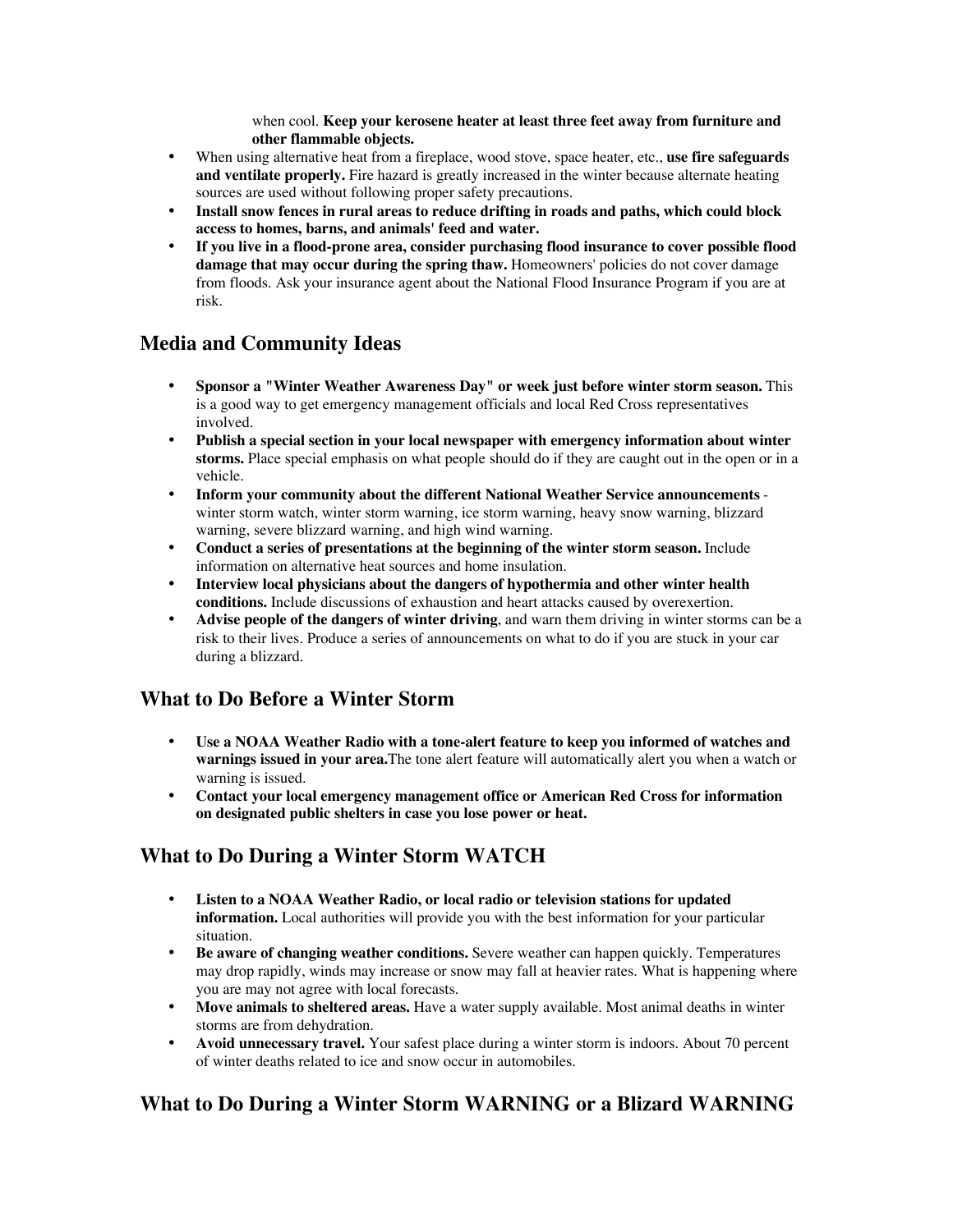**Stay indoors and dress warmly during the storm.** Wearing layers of loose-fitting, lightweight, warm clothing will keep you warmer than one bulky sweater. Remove layers to avoid overheating, perspiration and subsequent chill.

**Listen to a battery-powered radio or television for updated emergency information.** If the power goes out, you will still have access to important information.

**Eat regularly.** Food provides the body with energy for producing its own heat.

**Keep the body replenished with fluids to prevent dehydration.** Drink liquids such as warm broth or juices. Avoid caffeine and alcohol. Caffeine, a stimulant, accelerates the symptoms of hypothermia. Alcohol, such as brandy, is a depressant and hastens the effects of cold on the body. Alcohol also slows circulation and can make you less aware of the effects of cold. Both caffeine and alcohol can cause dehydration.

**Conserve fuel.** Winter storms can last for several days. Great demand may be placed on electric, gas, and other fuel distribution systems (fuel oil, propane, etc.). Suppliers of propane and fuel oil may not be able to replenish depleted supplies during severe weather. Electric and gas services may be temporarily disrupted when many people demand large amounts at the same time. Lower the thermostat to 65°F during the day and 55°F at night. Close off unused rooms, and stuff towels or rags in cracks under doors. Cover windows at night.

### **If you must go outside, protect yourself from winter storm hazards**

- o **Wear layered clothing, mittens or gloves, and a hat.** Layering clothes will keep you warmer than a single heavy coat. Outer garments should be tightly woven and water repellent. Mittens or gloves and a hat will prevent loss of body heat. Mittens are warmer than gloves because fingers maintain more warmth when they touch each other. Half of your body heat loss is from the head.
- o **Cover your mouth to protect your lungs from extremely cold air.** Avoid taking deep breaths; minimize talking.
- o **Watch for signs of hypothermia and frostbite.** Frostbite is a severe reaction to cold exposure that can cause permanent harm to people. A loss of feeling and a white or pale appearance in fingers, toes, nose, or earlobes are symptoms of frostbite. Hypothermia is a condition brought on when the body temperature drops to less than 95°F. Symptoms of hypothermia include uncontrollable shivering, slow speech, memory lapses, frequent stumbling, drowsiness, and exhaustion. Hypothermia is not always fatal, but for those who survive there are likely to be lasting kidney, liver, and pancreas problems.
- o **If frostbite or hypothermia is suspected,** begin warming the person slowly and seek immediate medical assistance. Warm the person's trunk first. Using your own body heat will help. Arms and legs should be warmed last because stimulation of the limbs can drive cold blood toward the heart and lead to heart failure. Put the person in dry clothing and wrap their entire body in a blanket. Never give a frostbite or hypothermia victim alcohol or something with caffeine in it, like coffee or tea. Caffeine, a stimulant, can cause the heart to beat faster and hasten the effect the cold has on the body. Alcohol, a depressant, can slow the heart and also hasten the ill effects of the cold.
- o **Keep dry.** Change wet clothing frequently to prevent a loss of body heat. Wet clothing loses much of its insulating value and transmits heat rapidly away from the body.
- o **Stretch before you go out.** If you go out to shovel snow, do a few stretching exercises to warm up your body. This will reduce your chances of muscle injury.
- o **Avoid overexertion, such as shoveling heavy snow, pushing a car or walking in deep snow.** The strain from the cold and the hard labor may cause a heart attack. Sweating could lead to a chill and hypothermia.
- o **Walk carefully on snowy, icy sidewalks.** Slips and falls occur frequently in winter weather, resulting in painful and sometimes disabling injury.

**If you must go out during a winter storm, use public transportation if possible.** About 70 percent of winter deaths related to ice and snow occur in automobiles.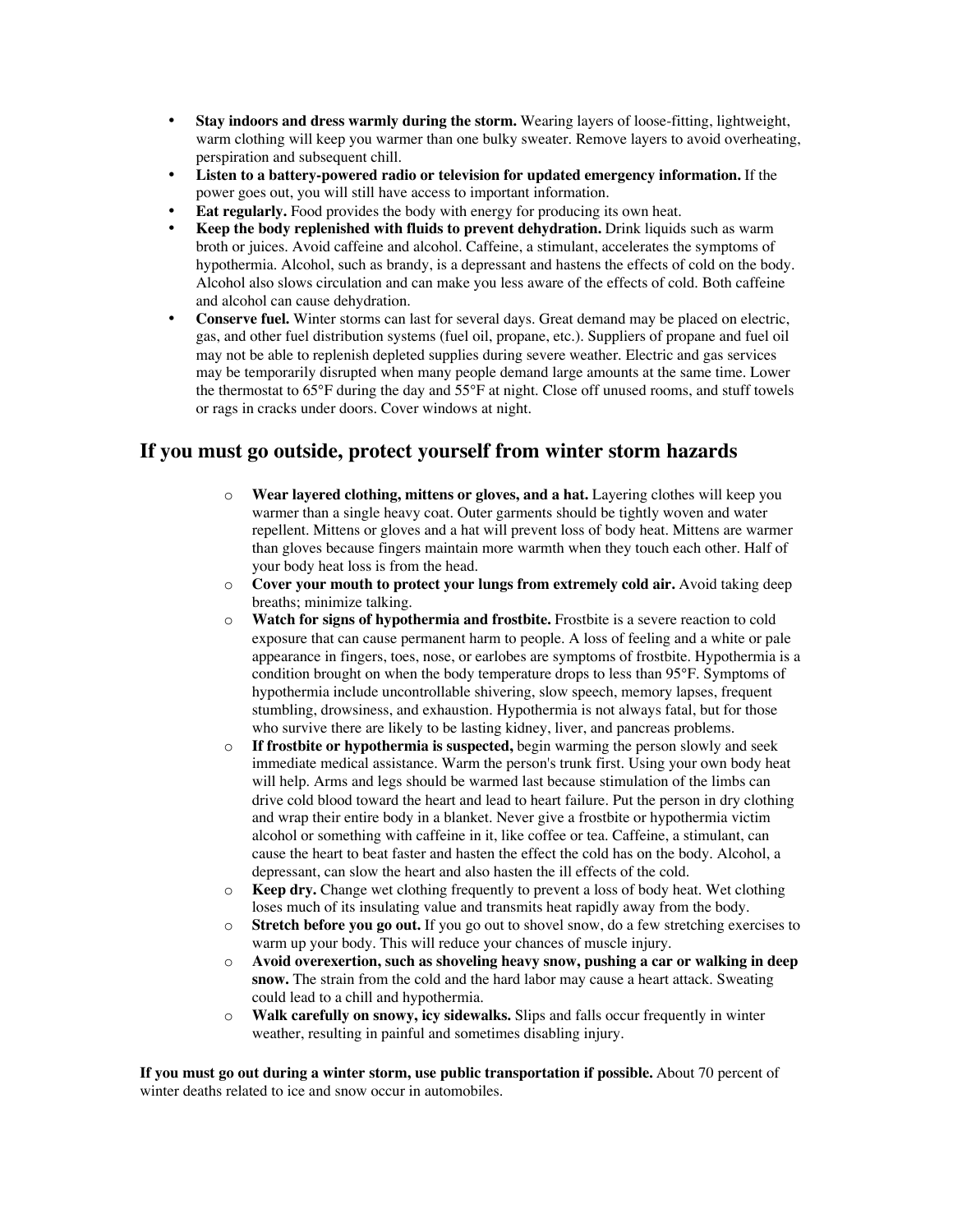# **Winter Driving**

- o **Have your car(s) winterized before the winter storm season.** Keeping your car(s) in good condition will decrease your chance of being stranded in cold weather. Have a mechanic check your battery, antifreeze, wipers and windshield washer fluid, ignition system, thermostat, lights, flashing hazard lights, exhaust system, heater, brakes, defroster, and oil level. If necessary, replace existing oil with a winter grade oil. Install good winter tires. Make sure the tires have adequate tread. All-weather radials are usually adequate for most winter conditions. However, some jurisdictions require that to drive on their roads, vehicles must be equipped with chains or snow tires with studs.
- o **If you have a cell phone or two-way radio available for your use, keep the battery charged and keep it with you whenever traveling in winter weather.** If you should become stranded, you will be able to call for help, advising rescuers of your location.
- o **Keep a windshield scraper and small broom in your car for ice and snow removal.**
- o **Put together a separate disaster supplies kit for the trunk of each car used by members of your household.** You should also bring a thermos of warm broth if you are on the road during a winter storm. If you should become stranded during a winter storm, these items will make you more comfortable until the storm passes. The kit should include the following:
	- Several blankets or sleeping bags.
	- ß Rain gear and extra sets of dry clothing, mittens, socks, and a wool cap.
	- ß Extra newspapers for insulation.
	- Plastic bags for sanitation.
	- ß Canned fruit, nuts, and high energy "munchies." Non-electric can opener if necessary.
	- ß Several bottles of water. Eating snow will lower your body temperature. If necessary, melt it first.
	- Cans of broth or soup.
	- ß A small shovel, a pocket knife, and small tools, such as pliers, a wrench, and screwdriver.
	- ß A small sack of sand for generating traction under wheels, a set of tire chains or traction mats.
	- Jumper cables.
	- ß A first aid kit and necessary medications.
	- ß A flashlight with extra batteries.
	- ß A candle in a metal can or other fireproof container. While candles are generally not recommended in disaster situations, having one in your car can be a source of heat and light if you are stranded.
	- Matches.
	- Cards, games, and puzzles.
	- ß A brightly colored cloth to tie to the antenna.
- o **Keep your car's gas tank full for emergency use and to keep the fuel line from freezing.**
- o **Plan long trips carefully.** Traveling during winter weather can be hazardous. Listen to the radio or call the state highway patrol for the latest road conditions. Plan to travel during daylight and, if possible, take at least one other person.
- o **Let someone know your destination, your route, and when you expect to arrive.** If your car gets stuck along the way, help can be sent along your predetermined route.
- o **Be aware of sleet, freezing rain, freezing drizzle, and dense fog, which can make driving very hazardous.** The leading cause of death during winter storms is from automobile or other transportation accidents. During winter weather conditions, multiple vehicle accidents are more likely to occur, resulting in injury and death. Avoid driving during sleet, freezing rain, freezing drizzle, and dense fog - these serious conditions are often underestimated.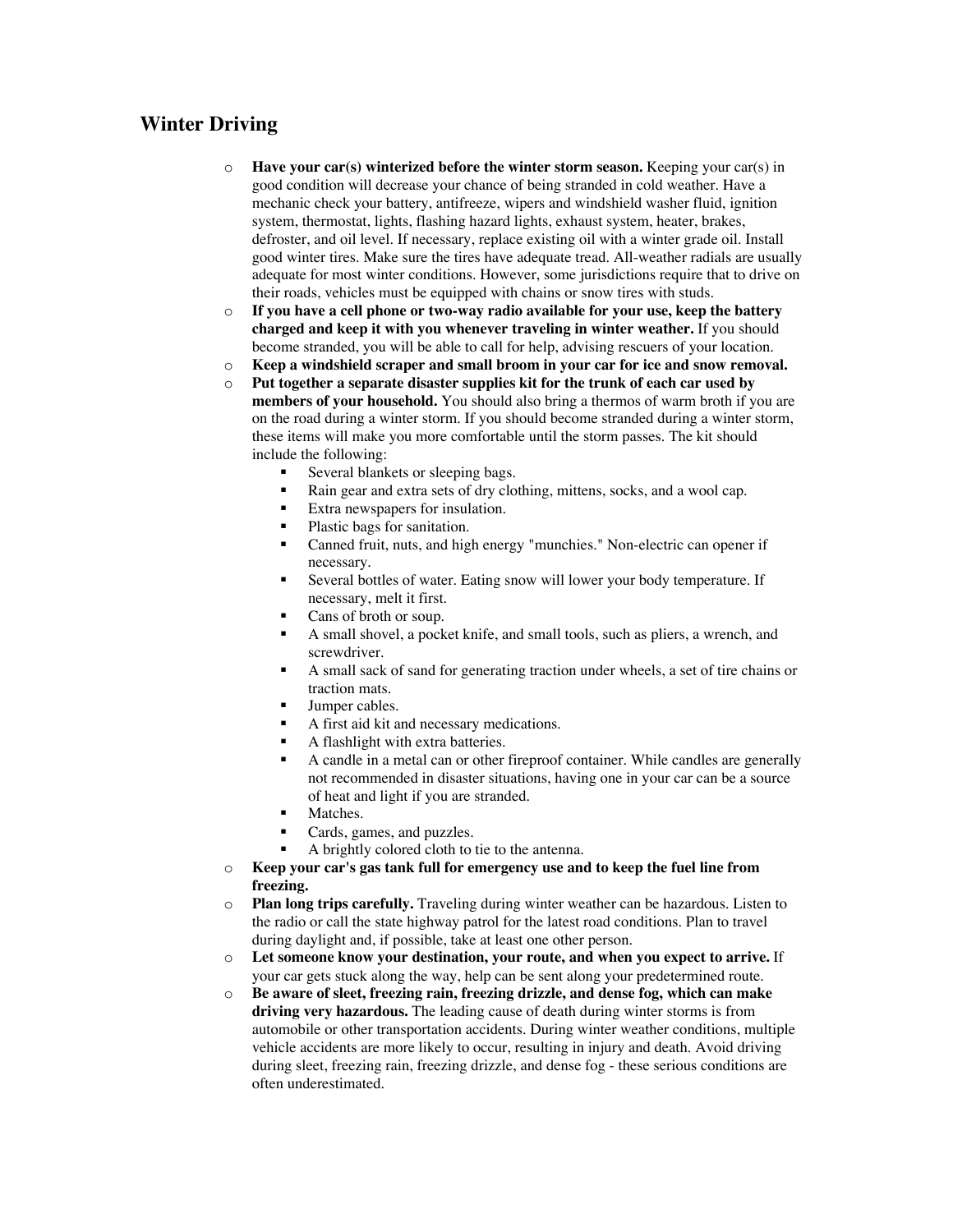# **If you do get stuck:**

- o **Stay with your vehicle.** Do not leave the vehicle to search for assistance unless help is visible within 100 yards. Disorientation and confusion come very quickly in blowing snow. Avoid traveling during winter storms. If you must travel and do become stranded, it is better to stay in the vehicle and wait for help.
- o **Display a trouble sign to indicate you need help.** Hang a brightly colored cloth (preferably red) on the radio antenna and raise the hood (after snow stops falling).
- o **Occasionally run engine to keep warm.** Carbon monoxide can build up inside a standing vehicle while the engine is running, even if the exhaust pipe is clear. Experience has shown that running the heater for 10 minutes every hour is enough to keep occupants warm and will reduce the risk of carbon monoxide poisoning and conserve fuel. Turn on the engine for about 10 minutes each hour (or 5 minutes every half hour). Use the heater while the engine is running. Keep the exhaust pipe clear of snow and slightly open a downwind window for ventilation.
- o **Leave the overhead light on when the engine is running so that you can be seen.**
- o **Do minor exercises to keep up circulation.** Clap hands and move arms and legs occasionally. Try not to stay in one position for too long.
- o **If more than one person is in the car, take turns sleeping.** One of the first signs of hypothermia is sleepiness. If you are not awakened periodically to increase body temperature and circulation, you can freeze to death.
- o **Huddle together for warmth.**
- o **Use newspapers, maps, and even the removable car mats for added insulation.** Layering items will help trap more body heat.
- o **Keep a window that is away from the blowing wind slightly open to let in air.**
- o **Watch for signs of frostbite and hypothermia.** Severe cold can cause numbness, making you unaware of possible danger. Keep fingers and toes moving for circulation, huddle together, and drink warm broth to reduce risk of further injury.
- o **Drink fluids to avoid dehydration.** Bulky winter clothing can cause you to sweat, but cold dry air will help the sweat evaporate, making you unaware of possible dehydration. When individuals are dehydrated, they are more susceptible to the effects of cold and heart attacks. Melt snow before using it for drinking water. Eating snow lowers your body temperature, increasing risk from hypothermia.
- o **Avoid overexertion.** Cold weather puts an added strain on the heart. Unaccustomed exercise such as shoveling snow or pushing a car can bring on a heart attack or make other medical conditions worse.

# **What to Do After a Winter Storm**

- o **Continue listening to local radio or television stations or a NOAA Weather Radio for updated information and instructions.** Access may be limited to some parts of the community, or roads may be blocked.
- o **Help a neighbor who may require special assistance infants, elderly people, and people with disabilities.** Elderly people and people with disabilities may require additional assistance. People who care for them or who have large families may need additional assistance in emergency situations.
- o **Avoid driving and other travel until conditions have improved.** Roads may be blocked by snow or emergency vehicles.
- o **Avoid overexertion.** Heart attacks from shoveling heavy snow are a leading cause of deaths during winter.
- o **Follow forecasts and be prepared when venturing outside.** Major winter storms are often followed by even colder conditions.